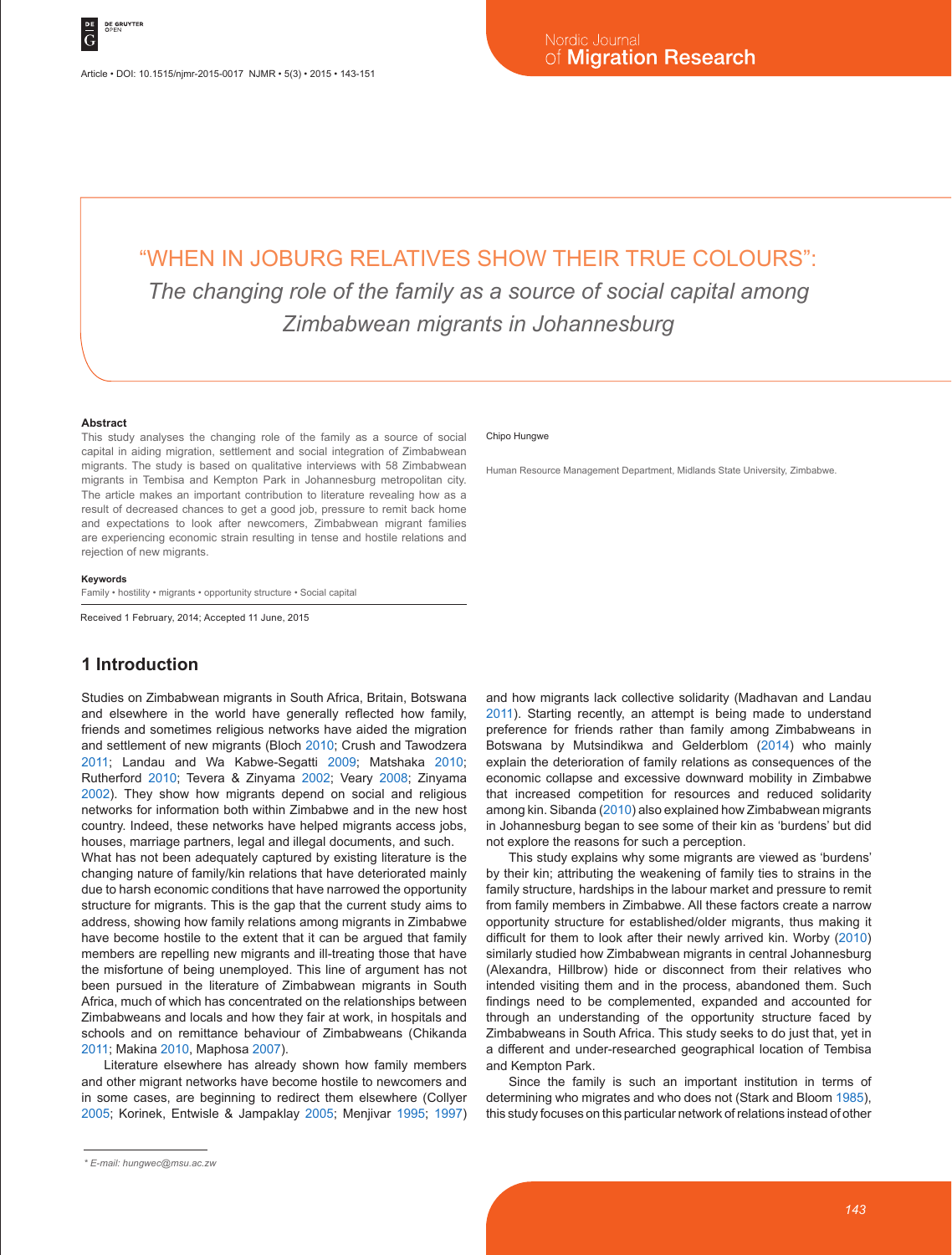migrant networks created on the basis of ethnicity, religion, and so forth. The study categorises Zimbabwean migrants as transmigrants, utilising the concept of transnationalism by Glick Schiller, Basch and Blanc-Szanton (2004) to explain how family members possess multiple obligations and identities both in the country of origin and destination. These family members themselves maintain fluid relations in both countries as a strategy of minimising risks associated with belonging to one nation. One of the mechanisms of maintaining membership in the country of origin is through remittance. This strategy has, among other factors, exerted pressure on the already vulnerable migrants and, in many cases, increased the urge to be hostile to newcomers. In this study, the term family is loosely employed to refer to members of the same kin group including the extended family.

## **2 Migrant social capital and opportunity structure**

Locating this study within the debates of bonding, bridging and linking social capital affords it an opportunity to contribute towards the growing literature on social capital. This article locates the family/kin group within bonding social capital and adds to the view that bonding social capital 'both constrains and liberates' just as the hammer can be used to build a house and vandalise it (Woolcock 2005:219). This is so because the same family/kin group that aids initial migration to Johannesburg keeps on sending new migrants (who expect to be helped with accommodation, food, etc. at least until they have found their feet) to old/established migrants, while at the same time, expecting remittances back home. The piling up of this kind of pressure on the established migrants often leads to frustrations and eventually, the urge to disconnect as will be revealed in the discussion section.

Portes (1998: 6) highlights that social capital refers to the ability of actors to secure benefits by virtue of membership in social networks or other social ties. Portes and Landolt (2000:531) outline three ways that social capital has been defined: as a source of social control, a source of family-mediated benefits and a source of resources mediated by non-family networks. Putnam (2000 cited in Wilson 2006:349) distinguishes between 'bonding' and 'bridging' forms of social capital where bonding refers to the connections between like-minded/similar people and therefore reinforces homogeneity, while bridging capital refers to connections between heterogeneous groups. Woolcock (2005) identifies linking social capital as referring to ties that span power differentials. So, while bonding and bridging social capital may be viewed as referring to horizontal ties/networks of people of similar status, linking social capital concerns vertical connections with powerful members of public and private institutions.

There are clear benefits of social capital in the form of social networks that help the settlement of a new migrant in the receiving country. It lowers the costs of migration and offers psycho-social support to the new migrant. Migrant networks can help with the acquisition of information on the migration process itself; in the host country, networks aid in providing employment, accommodation, food, security, valuable services, such as child minding, emergency cash and even capital for businesses (Menjivar 1995; 1997; Dolfin and Genicot 2010; Woolcock and Narayan 2000). They may also serve as conduits for information that can ultimately lead to further migration (Collyer 2005; Korinek *et al* 2005).

However, social capital in the form of social networks presents both benefits and drawbacks. Sometimes bonds to migrant networks and families may lead to co-ethnic exploitation, especially for the extremely marginalised members of the group, thus entrenching them in never-ending financial and emotional indebtedness. (Adler and Kwon 2000; Daly and Silver 2008; Hagan 1998; Krissman 2005; Lin 2000; Menjivar 1995, 1997; Ostrom 2000; Portes 1998; Portes and Landolt 2000; Portes and Sensenbrenner 1993; Woolcock and Narayan 2000; Wilson 2006). Portes and Landolt (2000) highlight four negative consequences of social capital: exclusion of outsiders, excess claims on group members, restrictions on individual freedoms and downward levelling norms. Terms such as negative social capital (Portes and Landolt 2000), perverse social capital (Woolcock and Narayan 2000), encapsulation (Granovetter 1973) and structural holes (Burt 2004) reveal the costs and dangers of social capital. Moreover, social capital may further perpetuate inequality and power differentials among members of a particular network.

This study maintains that while migrants may use different forms of social capital, their capacity to receive new migrants may also be constrained by the opportunity structure/structure of opportunity (I use these terms interchangeably) and challenges within the destination country. I adopt Menjivar's (1995:220) argument that "the structure of opportunity in the receiving country affects how one is received and their ability to help others. This structure of opportunity includes the state's reception of migrants, local labour market opportunities, the receiving community, which includes the history of particular migrations flows and the internal dynamics of the migrant groups". With regard to family /kin networks, newcomers may fail to get help if network members exist in an extreme state of marginalisation resulting in the severing of ties and tense relations among network members (Collyer 2005; Korinek *et al* 2005; Menjivar 1995, 1997; Worby 2010).

## **3 A description of research approach, methods and site**

This study is based on the findings of a qualitative research that was conducted in 2012 among 58 (33 males and 25 females) Zimbabweans living in Tembisa (low-income area) and Kempton Park (high-income area) in the greater Johannesburg metropolitan area within the Gauteng province. Johannesburg is the largest city in South Africa and is considered the economic hub of the country with a population of about 4.4 million. It has a long history of both local and international migration. Forty percent of about three million international migrants are in the Gauteng province. Johannesburg has more of these migrants than any other areas in the province (Statistics South Africa 2012).

The areas under study are located about 25 km north of Johannesburg central on the east rand. They fall under the Ekurhuleni metropolitan municipality, which is a part of the greater Johannesburg metropolitan area. Tembisa is said to be the second largest township (with over 511,671 people according to the 2011 census) after Soweto. Kempton Park is the city closest to Tembisa with over 171,000 people (Ekurhuleni Metropolitan Municipality 2012–2015). As stated in the theoretical framework, the two areas are less researched, although they have high populations of Zimbabwean migrants just as much as the more researched areas such as Alexandra, Benoni, Hillbrow, Orange farm and Yeoville.

The researcher used personal connections and referrals assisted in accessing participants. The research is mainly based on life history interviews/narratives and participant observation. Life history interviews are geared towards understanding the migrants' whole life course (Van Nieuwenhuyze 2009). Narratives afford the opportunity to listen to and grasp migrants' stories. Riessman (2008) argues that narratives generate detailed accounts rather than brief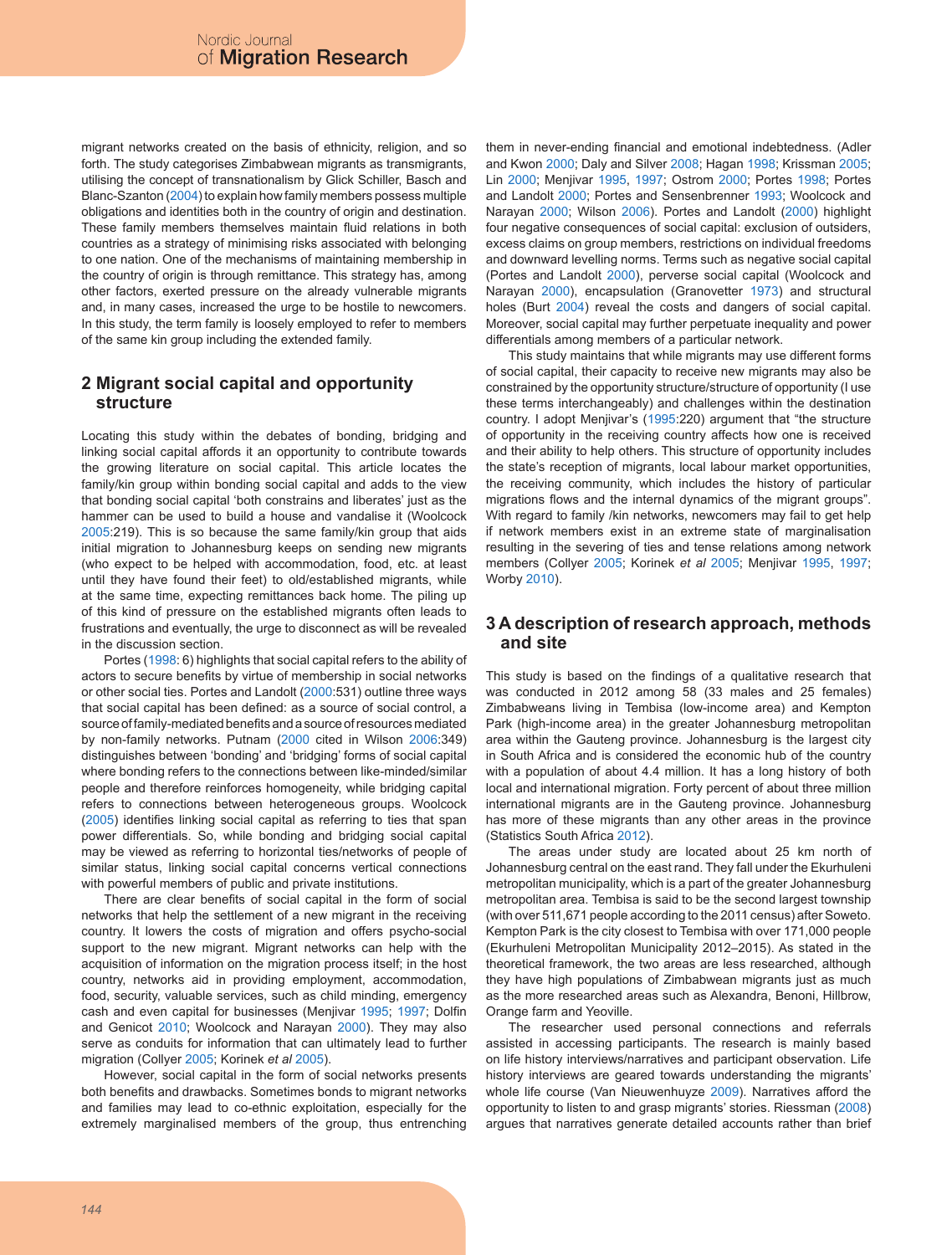answers or general statements. She defines narratives as stories told by research participants and interpretive accounts developed by an investigator based on interviews and field observations. To increase the validity of my findings, I carried out second and third interviews with 24 informants in order to substantiate my analyses. Polkinghorne (2005) advises against 'one short' interviews (where the participant is only interviewed once) as they do not afford the researcher the needed full and detailed descriptions that form the hallmark of qualitative research. I also engaged in participant observation (I participated in church activities, family dinners and attended a book club meeting with some migrants), compared migrant stories and employed data triangulation.

Participants were asked questions on the following themes: when and how they migrated, who sponsored the journey, who provided accommodation and food before getting a job, who helped to get the first job, the kinds of jobs they did, their evaluation of the labour market and employer preferences, their evaluation of family demands and obligations and whether they were still in contact with their family members.

The research used the interactive data analysis framework by Miles and Huberman (1994). Through the three processes of data reduction, data display and drawing and verification of conclusions, this method allowed me to classify data, identify emerging themes, display data through tables and come up with explanations and conclusions. All the interviews were recorded on audio and transcribed by the researcher. Tables were generated through the Statistical Package for Social Sciences Programme (SPSS). This article uses pseudonyms in order to protect the privacy of the participants.

The research participants had been in South Africa for at least 6 months. Forty seven out of fifty eight migrants had been in Johannesburg for more than 5 years. Forty three had legal stay in South Africa through use of documents such as the work permit, asylum seeker's permit, permanent residence permit and fraudulently acquired South African identity books; the remaining fifteen were staying illegally and could be referred to as undocumented. These Zimbabweans speak two main Zimbabwean languages: Shona and Ndebele. Fifty three out of fifty eight migrants were between the ages of twenty and thirty nine. In terms of education, 43 out of 58 had reached the Ordinary level, 11 had reached Advanced level, 2 had undergraduate degrees, while 1 had a postgraduate degree and 1 had a junior certificate (the lowest qualification in secondary school).

# **4 Migration down south: stories from the field**

The migrants under study mostly migrated to South Africa between 1995 and 2008, a period characterised by great economic and political instability when the country experienced its worst economic downturn and increased political intolerance and violence (Crush and Tevera 2010; Makina 2010). Given such conditions, the new migrants needed little encouragement from 'old' migrants. In most cases, migration became a means to ensure survival and escape death (Betts and Kaytaz 2009; Rutherford 2010). However, it is also true that the desire for migration was created by stories that potential migrants received about South Africa in general and Johannesburg in particular. These stories are brought by visiting migrants on their annual visits to Zimbabwe. The returning migrants usually come back with new cars (largely borrowed - as claimed by some informants) and look good enough to create a positive image of where they are coming from. They then go on to talk at length about how easy life is and how one can move from one job to the other to the extent of convincing non-migrants to make a decision to leave. The following

narratives from Paradzayi, Bongani and Grace (please note that all migrant names used are pseudonyms) reflect the importance of the family/kin group in influencing migration:

What pained me most was that my uneducated uncles would come back boasting that they can employ me and pay me better. You are told that he is a security guard and he gets R1200. At that time, R1200 was far much more than my salary, which was equivalent to R100.

After my wedding in 2001, the economy had changed. I couldn't buy a four plate stove or even a cow with the money. I had friends and relatives here. They told me that doing art is a lucrative business in South Africa. All my family members are here.

I didn't really choose to come. My sister facilitated everything. But we had already heard good stories about South Africa and also receiving groceries from them, so it was easy for me to agree.

Migrants create and perpetuate migration through their stories to family members (non-migrants), while the mass media also plays a role in creating the desire to migrate. The perception of Johannesburg that is created is sometimes exaggerated. This is exemplified in the following narratives by Karen and Miriam, respectively:

I thought that if you are in Joburg you are in heaven. We were told stories about good life and thought you would literally pick money on the streets.

It's difficult, most Zimbabweans show their true colours when their relatives come. They promise you heaven and earth while in Zimbabwe but the moment you set your foot here everything changes.

Some migrants stated that stories of good living were heard and seen through the television. This is especially true for most Zimbabweans in Matabeleland and Midlands who had access to free SABC channels via satellite. As they watched television programmes, they created perceptions of how life in South Africa was and they desired that life. The television creates an imaginary but desirable world (King & Mai 2004; Mai 2005; Maphosa 2010). Levitt (2006:50) argues that 'non-migrants hear enough stories, look at enough photographs and watch enough videos...to begin imagining their lives elsewhere'. Sometimes the zeal to migrate among potential migrants is so strong that any negative information is ignored and those who pass negative information risk being viewed as jealous and trying to discourage others from being successful through migrating.

### *4.1 Family and migrant settlement*

Migrants tended to have a family history of migration. They also tended to have somebody they knew first before coming to South Africa. This person was either a relative or a friend. For most individuals, it was the presence of relatives that gave them confidence to travel to South Africa. Fifty three out of fifty eight migrants agreed that they had family members in Johannesburg. These included parents, siblings, cousins, uncles and aunts. Migrants also made use of extended family ties including distant relatives. Only five had no relatives. However, these had friends already. Some migrants had both family members and friends in Johannesburg, so they had a wide choice in selecting whom to stay with. For example, Godfrey says: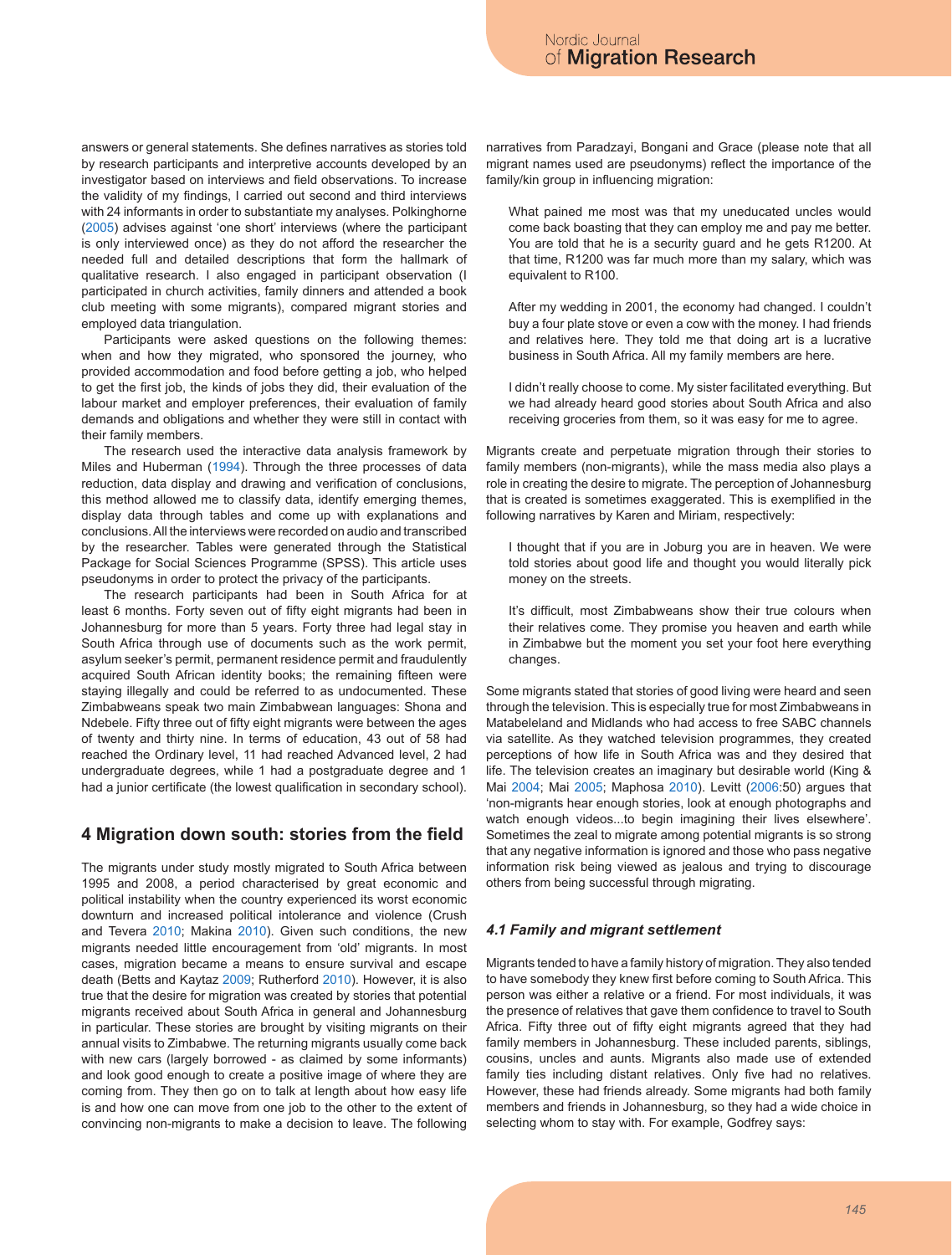I first stayed with my friend in Tembisa. My mom was also here but I didn't want to stay with her. I had many options. My friend had been here for a long time. I stayed 2 months with my friend and then moved out to stay on my own.

Felix also had part of his family in Johannesburg. When he came, he stayed with his mother and siblings in the two rooms that they rented in Tembisa.

Family relations seem to help more during the initial stages of arrival and settling in. However, as soon as an individual finds his/her way, other options may begin to be considered, sometimes because of strained relations with family members. Respondents' allegations about family members tend to be related to perceived jealousy and resistance to another migrant's success or generally neglect. As Daniel explains:

Relationships are strained by jealousies and hard times. If you don't have money you won't want visitors and when you have money you will not want any disturbances from family members.

#### *4.2 The causes of hostility towards new migrants*

I use the concept of opportunity structure/structure of opportunity to explain why family networks become hostile to newcomers over time. While the receiving community may be evaluated as xenophobic (as is the general perception of South Africans by Zimbabweans), labour market opportunities and the internal dynamics of the migrant families are also important factors. Literature (for example, Portes 1998; Portes and Sensenbrenner 1993) reveals that in xenophobic and adverse situations, bounded solidarity increases and thus, migrants tend to unite rather than disconnect. This means that the family disintegration and rejection of other members could be a result of other factors.

Family members experience a lot of pressure from new migrants and their own hardships on the labour market render them hostile towards the more vulnerable new and sometimes undocumented migrants. The expectation that the same migrant must remit something 'back home' adds to this pressure. The following cases of Morgan, Vongai and Vivienne illustrate this argument:

I took in my mother, sister, brother-in-law and their children to come and stay with me. At one point, we were 10 in a 3-roomed flat. The caretaker was sympathetic. I would tell him I have people coming from Zimbabwe. We had problems of cutting keys for everyone.

You still have a family back home. You need to be a stepping stone for someone who wants to come to South Africa.

We are still so uncertain about the future. So, in case something goes wrong here, your home (in Zimbabwe) must be properly organised. I bought a house in Zimbabwe. I still want to invest more in terms of business, although I don't really know where my future would be. If everything was to end here in South Africa, at least I have got a house to go back to. I won't go back and be a burden. People would say; 'oh look at her, she stayed in Joburg all this time only to come back to be looked after by us!'.

Forty nine out of fifty eight migrants still remit goods and money to families in Zimbabwe at least once a year. Remittance is a risk-diversification strategy that, while endorsing the migrant as a responsible member of the family, increases the burdens of the same individual.

#### *4.2.1 Low paying and precarious jobs and their effect on the opportunity structure*

As part of the narrow opportunity structure, low-paying job and precarious employment affect reactions towards new migrants and an individual's ability to help others. Thirty migrants worked in the formal sector, while twenty four worked in the informal sector and four (all women) were unemployed. Most of those in the informal sector were also self-employed. In total, self-employed migrants were seventeen. Most of the migrants worked in the following sectors: waitressing (nine), driving/transport (eight), hairdressing (three), domestic work (four), security (three), retail shops (four), construction and welding (three), information and technology (eight), accounts and finance (two) and teaching (three). These jobs were mainly on part-time and fixed-term basis. Migrants' earnings were generally low. Using the then exchange rate of 1 US Dollar = 10 ZAR, twenty three out of fifty eight migrants earned less than R3000 (or \$300) in a situation where renting a single room was at least R500 and transport costs were just as high if not more. Cumulatively, fifty two out of fifty eight migrants earned less than R15,000. This is reflected in table 1 below.

*Table 1. Migrants' earnings per month*

|                                        | Frequency | Percent | Cumulative<br>percent |
|----------------------------------------|-----------|---------|-----------------------|
| None                                   | 4         | 6.9     | 6.9                   |
| Less than R1500                        | 7         | 12.1    | 19                    |
| Between R1500<br>and R3000             | 16        | 27.6    | 46.6                  |
| Between R3001<br>and R6000             | 13        | 22.4    | 69                    |
| Between R6001<br>and R10,000           | 6         | 10.3    | 79.3                  |
| Above R10,000 but<br>less than R15,000 | 6         | 10.3    | 89.7                  |
| Above R15,000                          | 6         | 10.3    | 100                   |
| Total                                  | 58        | 100     |                       |

To further exacerbate the already precarious position of migrants was the fact that migrants perceived that while employers may want to employ Zimbabweans (because of their perceived 'zeal' to learn and better level of education, compared to locals), they still chose locals because of certain government regulations. Migrants alluded to the Broad-Based Black Economic Empowerment (BBBEE) Act of 2003 that encourages employers to promote black South African citizens into management positions. However, what migrants could have been witnessing was the implementation of the Employment Equity Act of 1998 that advocates for affirmative action towards historically disadvantaged groups, defined as designated groups that are the blacks, women and the disabled South African citizens.

The harsh conditions in the labour market have ensured that most migrants are confined to precarious jobs thus, increasing feelings of insecurity and instability. Borrowing from Reskin and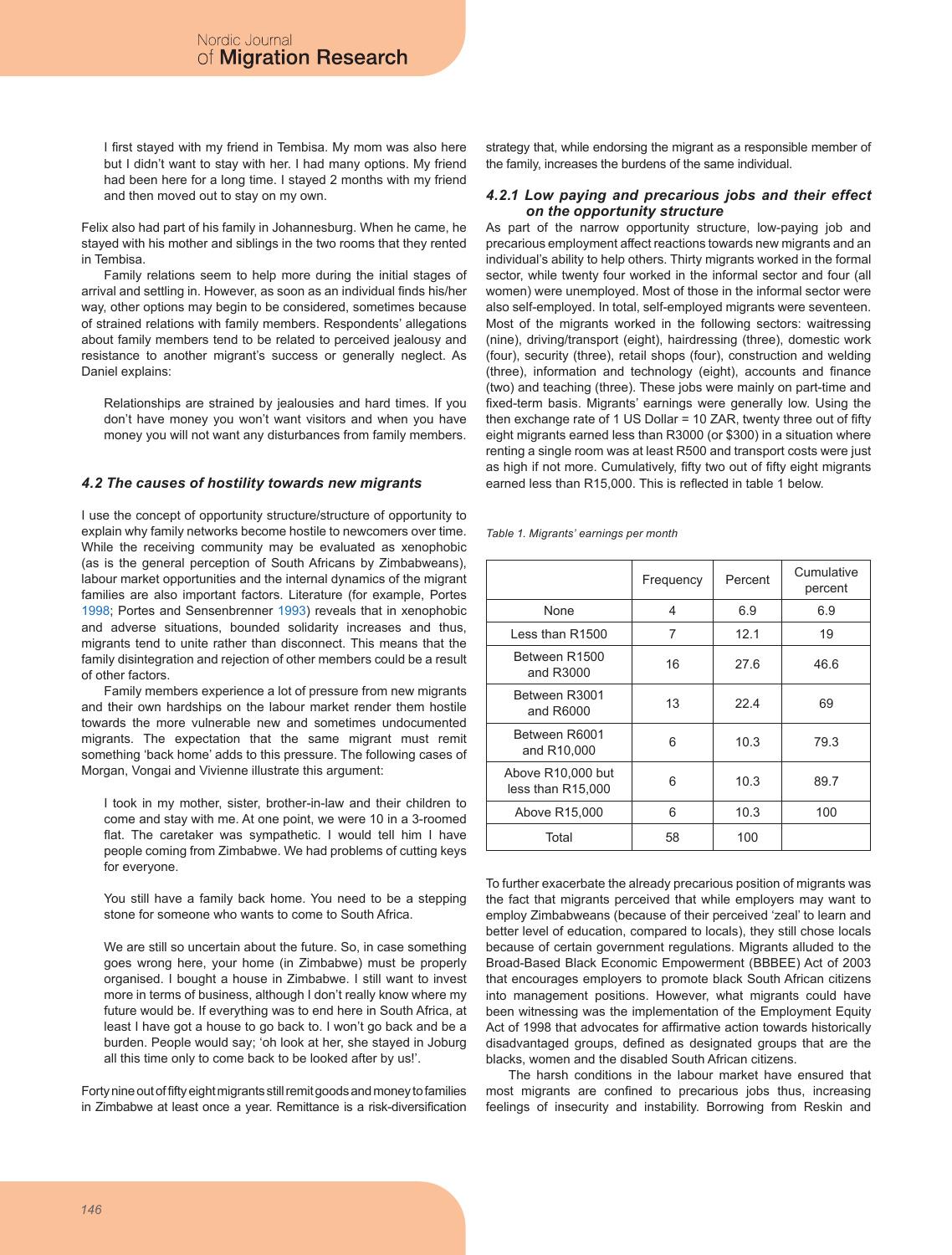Roos' (1990) *Queuing* concept, I argue that migrants have been defined as the least attractive workers by employers and thus get the least attractive jobs. This is not because Zimbabweans are evaluated as unskilled; indeed all the participants in the study revealed that employers generally prefer Zimbabwean workers for various reasons, including better levels of education. However, because of lack of proper documentation on the part of the migrants, competition for semi-skilled and unskilled jobs with locals and also in trying to comply with government regulations (for example, concerning the employment of migrants through the Immigration Act and the need to consider locals, through the BBBEE Act), employers rationalise that foreigners are unattractive. Therefore, in keeping with the assertions by Reskin and Roos (1990), the best jobs go to the most preferred workers, while less attractive jobs go to workers lower in the labour queue. Bottom-ranked workers may go jobless. Employers who are aware of the government drive towards promoting black economic empowerment may be persuaded to employ locals (at least that is the perception Zimbabwean migrants have in explaining why they have lower paying jobs compared to some locals).

Because of these low-paying jobs, there is inability to provide for the family and thus, an adoption of hostile attitude towards the new comers. This is sometimes an indirect way of telling a relative to go. This attitude may be exacerbated by the fact that sometimes a new migrant comes uninvited. The following narrative by Hillary clarifies this point:

It was terrible. I stayed with them (uncle and aunt) for 1 month. In the first days, they would leave eggs and bread for me. Around the third week, they started ignoring me, not talking to me. Later, my uncle started beating my aunt regularly until the neighbours told me to move out. Sometimes they would shout at each other for small things like sugar and bath soap...Maybe they were angry that I just came without informing them.

Hillary had run away from home without telling her father whom she knew would resist her decision to migrate, but her mother knew. Following her 'disappearance', the father panicked and inserted a 'missing person' notice in the local newspaper. To make matters worse, Hillary had not notified her aunt and uncle whom she intended to stay with in Tembisa. When she arrived, they were unprepared for her and since they shared a room with their child, she became an extra burden and was not received well. They stayed together for a month but relations were strained to the extent that a neighbour told her to move away rather than destroy her aunt's marriage. Her aunt and uncle openly told her that she should have stayed in Zimbabwe where she worked as a nurse at a public hospital. A similar story was narrated by another female migrant called Tatenda.

We arrived in Joburg in February 2008 and stayed in Yeoville in the *malayitsha*'s flat. The driver would phone people's relatives to bring money and collect their relatives. Some would switch off their cell-phones. In my case, my distant uncle did not know that I was coming. I got his details from his sister. He did not even know me. He is a distant relative. When they phoned him, he said he had no money and was not ready for my arrival. I had brought my mothers' friend who was also hoping she could stay at my uncle's place. We spent a week in Yeoville waiting for him to come and fetch us. The *malayitsha* was already complaining that we were wasting his food. He thought of returning us to Zimbabwe but then decided to take us to my uncle in Tembisa.

Low-paying jobs have a direct impact on the migrant's evaluation of life in South Africa and his/her ability to provide food and accommodation to unemployed migrants. The following quotations from William, Pastor Lloyd and Vongai highlight how some migrants feel about this issue.

Poverty strains relationships. It's the same even in Zimbabwean cities. If you overstay, they will hate you.

Life in South Africa is expensive...they will love you for the first few months. As time goes on, if you don't get employed, they get frustrated. Both of you have the burden of looking after relatives in Zimbabwe. Low wages affect relationships. You become an extra expense. Love drops and drops until he tells you point blank: "look for a job. Don't just sit". They start ill-treating you. You will either go back home or move out and live your own life. It's difficult for such people to reconcile again.

To get somebody coming and staying with you and the person does not take responsibility for everything that needs to be taken care of...that really strains relationships, especially concerning food. I stayed with two of my brothers and the experience was not nice....I have stayed with people I ended up throwing out because I couldn't handle it anymore. They didn't have money for rent, food and were unemployed. I couldn't carry on forever. They had become a burden. They couldn't find jobs and had no permits. It's a foreign land; it can get hectic.

While the majority of migrants agree that relations were hostile, some still maintained good relations with their kin. For example, Eric stayed for 2 years with his brother and sister in-law. The brother rented one room but he insisted that Eric should not move out until he had bought all he needed to start a new life alone and was earning a better salary. Eric worked as a security guard. After he moved out, he continued to come and eat at his brother's place upon the brother's invitation.

#### *4.2.2. Other causes of hostility towards new migrants*

Other causes of hostile relations were given as follows; leading a lifestyle that is not approved of by family members, such as prostitution and theft, having another wife or husband in Johannesburg when one had a spouse in Zimbabwe, ingratitude, petty jealousies and longstanding conflicts that can be traced 'back home'. These concerns are highlighted in the following quotations from the narratives of Daniel, Karen and Pauline:

I have aunts, step-brothers and cousins here. I also have a young brother who is a doctor. Relations are not good. There is no love. I come from a polygamous family so it was never good. Relations have worsened, especially with my stepbrothers...jealousies and generally hard times....

I have many relatives from my mother's side in Soweto. Relations weaken in Joburg. People cease to care. I have cousins who don't know where I stay and whose whereabouts I also don't know. Nobody cares. You phone them until you give up. They can switch off their cellular phones when you call....sometimes its because they live fake lives here, especially if they are married in Zimbabwe and have children but have partners here who don't know about the other family in Zimbabwe.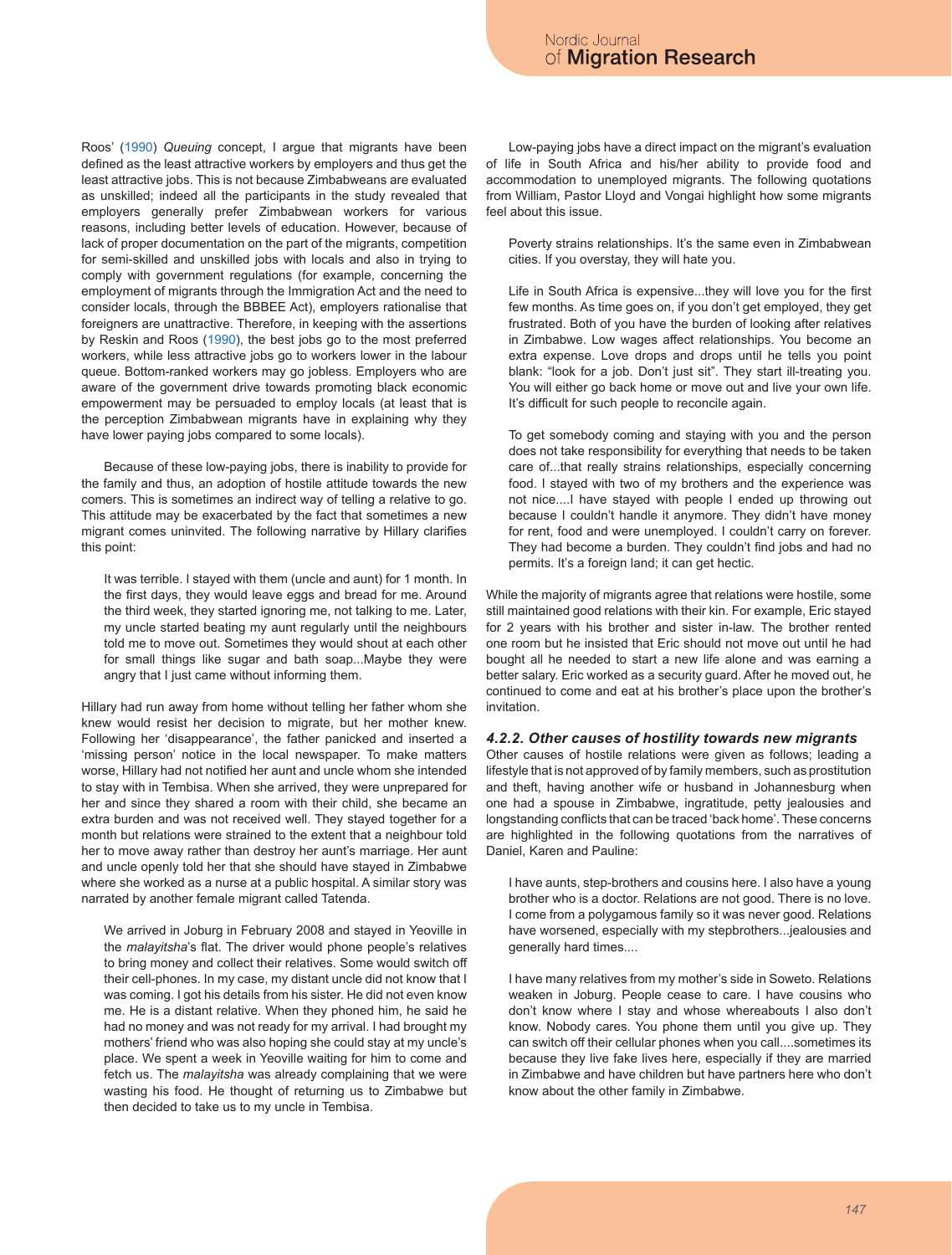I lost touch with my uncle but I still communicate with my sister and my niece. I phone my sister regularly. She always says she is busy... every time...she is avoiding me. Relationships have deteriorated.

There was consensus, however, that even when relations were not hostile, individuals had busy work schedules, family members were dispersed over a wider geographical area such that distance was a problem and they had no time to spend together. This was different from the relations they had in Zimbabwe. However, they found ways of communicating, for example, via Facebook and WhatsApp. Their sentiments can be summed up in the following statement from Dorothy: 'relations are neither strong nor strained but people just tend not to visit each other. We are too far apart'.

#### *4.3 Reactions to hostility and rejection*

Migrants deal with rejection in various ways. Some 'understand' and rationalise why their relatives become hostile and their relationships are not affected negatively. This is so, especially when the migrant has found a better job and can look after himself/herself well. Sometimes things turn for the worst and some migrants become homeless, staying in open spaces such as parks or sometimes living with friends in less habitable places like shacks. Some move away to other townships where they can identify sympathisers. In other cases, migrants manage by themselves, limiting visits to relatives that would have rejected them in the past, even when their fortunes change for the better. Relationships may be severed for a long time. The following narratives by Farai and Hillary reveal how newcomers deal with rejection:

I met a friend who told me that Cape Town has many job opportunities. We agreed to go and try, so we went together. I wanted to go away because of the ill-treatment I received from my uncle. When we arrived in Cape Town, my friend's relatives wouldn't answer their phones. We ended up at a police station. We spent a week there as the police were trying to locate my friend's relatives...I remembered a distant relative in Cape Town and phoned him. He came and gave us bus fare back to Joburg. That's when I was disowned by everybody and I started living in the park.

We started communicating very recently. I was still angry and so were they. They phoned me asking for money and I gave them (but) when I got sick, they only phoned and never visited.

Generally, all migrants deal with a harsh socio-economic environment through cultivation of connections outside the family, such as friends from church and work. These have the possibility of creating bridging ties.

### *4.4 Bridging and linking ties to get ahead*

My analysis of informants' life histories shows that as the individual becomes established in South Africa, especially after acquiring the necessary legal documentation, there is a tendency to free himself/ herself from the family connections thus moving towards the wider networks. This may sometimes even mean moving away from the residential area of the family members who helped with settling in.

Although migrants may not necessarily move away from Tembisa or Kempton Park, they move from one area to another.

The argument on bridging social capital is that an individual gets connected to individuals that belong to other ethnic, cultural and status groups to the extent that the tie is able to close a 'structural hole' (Burt 2004; Lancee 2012b). A structural hole is a gap in information flow existing between different networks that give individuals the opportunity to broker or create connections in networks that are not connected. Such individuals stand a greater chance to benefit from this 'structural hole'. Ties with employers and colleagues helped migrants move ahead and sometimes change jobs. Migrants who have moved up the social hierarchy did not necessarily rely on their family members. For example, Miriam got her current job of accountant through an acquaintance she had come to know because they used the same public transportation system daily to work.

Migrants stated that there were 'sympathetic and understanding' employers who helped migrants to open bank accounts, access permits, find better jobs and do better in life. Self-employed Zimbabwean entrepreneurs were able to get 'good ideas' through their bridging and linking ties with former supervisors and bosses. For example, Maureen who owns a kindergarten was able to register her company with the advice from her Malawian former boss. She also borrowed R1 million from her Ghanaian church bishop in order to get a business permit that needed R1.2 million. Another entrepreneur was Bernard who moved from the big security company where he was employed and helped his former supervisor to start a company. It was at this company that he was motivated to form his own security company. Paradzayi is another entrepreneur who owns internet cafe shops. He uses his ties with his Nigerian boss to tap into ideas of Nigerians and gather information on latest computer technologies. He got his recent job (working for his current Nigerian boss) through casual acquaintances with clients at his former workplace. Vivienne used her relationships with restaurant customers to move from the restaurant where she worked as a waitress, to a private company where she started as an administrator, eventually getting enough training to start her own export company. Many migrants were able to use former bosses and especially customers, to progress. These migrants were able to progress because of tapping into relationships that span kinship, cultural, ethnic and status positions and in the process, becoming privy to information that their fellow kinfolk could not access. While the first job tended to be facilitated by relatives and friends, migrants' subsequent moves from one job to the other were facilitated by former workmates, employers and customers. Though sometimes shallow in emotional involvement, these links usher migrants into new career and job opportunities, thus showing the strength of weak ties (Granovetter 1973).

# **4 Conclusions**

This study has revealed how the family network is very useful in providing information regarding jobs and accommodation. While the family is still important in providing financial and other forms of assistance to its members, its role has changed over time as perceived by the migrants. Hostile attitudes from more established migrants towards the newer less established migrants cut across the social classes as informants in both the high-income area (Kempton Park) and the lower income area (Tembisa) narrated similar stories, although there were more stories of being abandoned by relatives among those in Tembisa, whereas those in Kempton Park were more accommodative.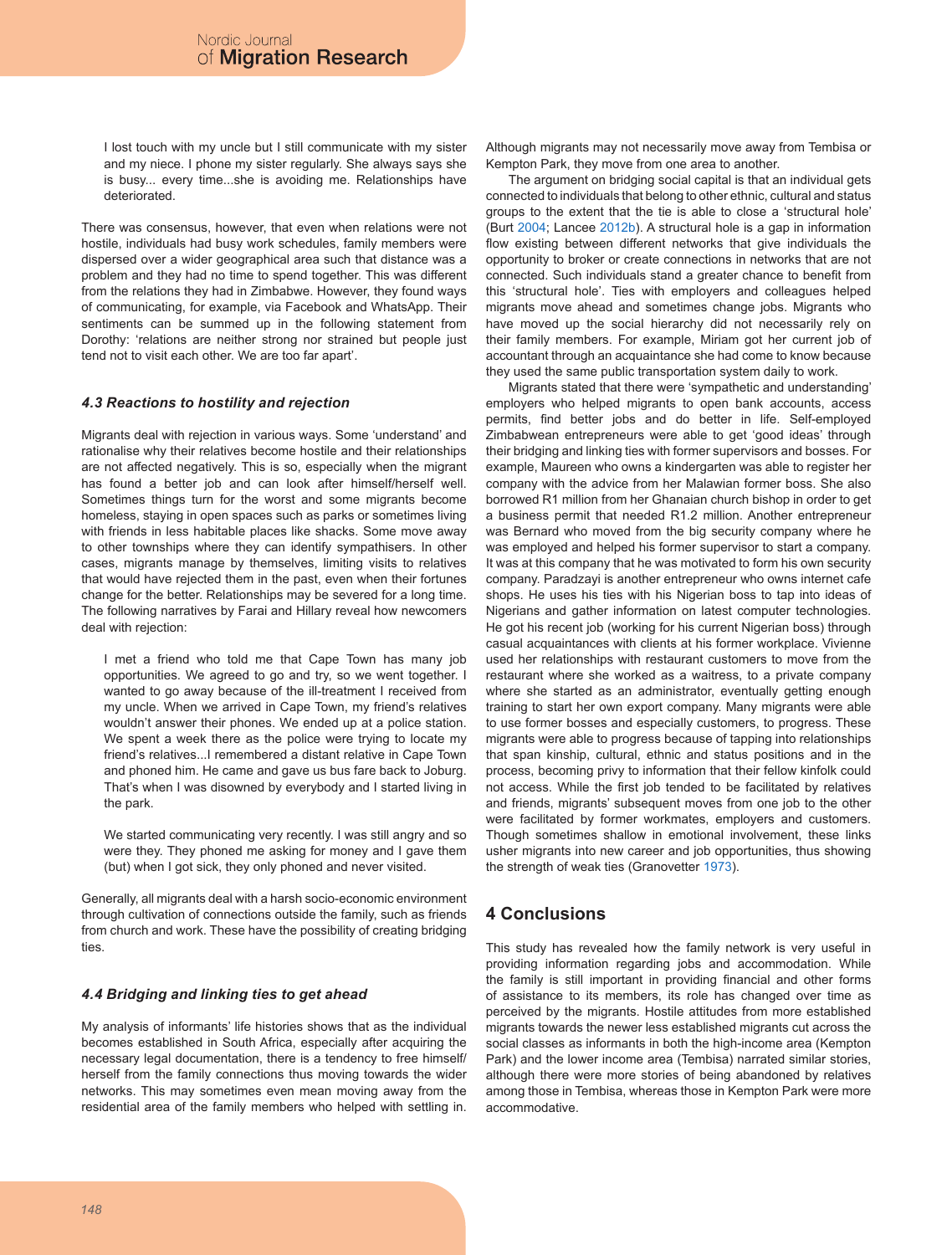The hardships faced by Zimbabwean migrants may not be peculiar to them alone, but could apply to everyone in the city, including the locals/internal migrants. That is why some migrants argued that the same could still happen to them or other people in Zimbabwean cities such as Harare or Bulawayo. These findings concur with Madhavan and Landau's (2011) study of three African cities, which revealed that there is a general disenfranchisement and lack of collective solidarity even among kin.

This article addresses an area least explored in current literature on Zimbabwean migrants in Johannesburg. Existing literature has not analysed the changing attitudes of family members towards each other, especially towards the newcomers who have increasingly become a cost that the family network can not handle. The foregoing discussion elaborated the causes of hostility and rejection of newcomers. The main cause is the narrow structure of opportunity which, in this case, is interpreted to mean the conditions in the labour market and the internal family/kin dynamics and the pressure to remit

'back home'. The findings corroborate Mutsindikwa and Gelderblom's (2014) assertion that family support decreases if the social context for its continuation is unfavourable. A positive outcome of all this is that some Zimbabweans are making use of other networks such as former employers and clients, friends and church mates who can provide bridging and linking social capital.

Dr. Chipo Hungwe is a senior lecturer in the Human Resource Management Department at the Midlands State University in Gweru, Zimbabwe. She has published on migrant survival strategies and social exclusion.

#### **Notes**

1. A *malayitsha* is cross-border taxi driver.

# **References**

- Adler, P & Kwon, S 2000, 'Social capital: the good, the bad and the ugly' in *Knowledge and social capital: foundations and applications,* ed EL Lesser, Butterworth- Heinemann, Boston pp. 89-115.
- Betts, A & Kaytaz, E 2009, *National and international responses to the Zimbabwean exodus: implications for the refugee protection regime,* New Issues in Refugee Research, Research Paper Number 175, UNHCR, Geneva.
- Bloch, A 2010, 'The right to rights? Undocumented migrants from Zimbabwe living in South Africa', *Sociology,* vol. 44, no. 2, pp. 233-250.
- Burt, RS 2004, 'Structural holes and good ideas, *The American Journal of Sociology* vol. 110, no. 2, pp. 349-399. Available from: http://www.jstor.org/stable/356822/ [Last accessed 23.11.2011].
- Chikanda, A 2011, *The engagement of the Zimbabwean medical diaspora*, IDASA, Migration Policy Series No. 55, SAMP, Cape Town. Available from: www.queensu.ca/samp/sampresources/ samppublications/#policyseries [Last accessed 6.12.2012].
- Collyer, M 2005, 'When do social networks fail to explain migration? Accounting for the movement of Algerian asylum seekers to the UK', *Journal of Ethnic and Migration Studies* vol. 31, no. 4, pp. 699-718.
- Crush, J & Tawodzera, G 2011, *Medical xenophobia: Zimbabwean access to health services in South Africa*, SAMP and OSISA. Migration Policy Report Number 54, Cape Town. Available from: www.queensu.ca/samp/sampresources/ samppublications/#policyseries [Last accessed 6.12.2012].
- Crush, J & Tevera, D 2010, 'Exiting Zimbabwe', in *Zimbabwe's exodus: crisis, migration and survival,* ed J Crush & D Tevera, SAMP in cooperation with IDRC, Ottawa pp 1-51.
- Daly, M & Silver, H 2008, 'Social exclusion and social capital: A comparison and critique', *Theory and Society,* vol. 37, pp. 537- 566, DOI:10.1007/s11186-008-9062-4.
- Dolphin, S & Genicot, G 2010, 'What do networks do? The role of networks in migration and 'coyote' use', *Review of Development Economics,* vol. 14, no. 2, pp. 343-359, DOI:10.1111/j.1467- 9361.2010.00557.x.
- Ekurhuleni Metropolitan Municipality 2012-2015, Official website, www.localgovernment.co.za/metropolitans/view/4/Ekurhuleni-Metropolitan-Municipality.
- Glick Schiller, N, Basch, L & Blanc-Szanton, C 2004, 'Transnationalism: A new analytical framework for understanding migration', in *Migration, Globalisation and Ethnic relations*, ed MM Mobasher & M Sadri, Pearson Education, Upper Saddle River, New Jersey pp. 213-227.
- Glick Schiller, N, Calgar, A & Goldbrandsen, TC 2006, 'Beyond the ethnic lens: locality, globality and born again incorporation', *American Ethnologist,* vol. 33, no. 4, pp. 612-633.
- Granovetter, MS, 1973, 'The strength of weak ties', *American Journal of Sociology,* vol. 78, no. 6, pp. 1360-1380. Available from: http:// www.jstor.org/stable/2776392 [Last accessed 23.11.2011].
- Hagan, JM 1998, 'Social networks, gender and immigrant incorporation: resources and constraints', *American Sociological Review,* vol. 63, no. 1, pp. 55-67.
- King, R & Mai, N 2004, 'Albanian immigration in Lecce and Modena: narratives of rejection, survival and integration', *Population, Space and Place,* vol. 10, pp. 455-477.
- Korinek, K, Entwisle, B & Jampaklay, A 2005, 'Through thick and thin: layers of social ties and urban settlement among Thai migrants', *American Sociological Review,* vol. 7, pp. 779-800.
- Krissman, F 2005, 'Sin coyote Ni Patron: why the migrant network fails to explain international migration', *International Migration Review,* vol. 39, no. 1, pp. 4-44.
- Lancee, B 2012a, 'The economic returns of bonding and bridging social capital for immigrant men in Germany, *Ethnic and Racial Studies*, vol. 35, no. 4, pp. 664-683, DOI:10/1080/01419870.20 11.591405.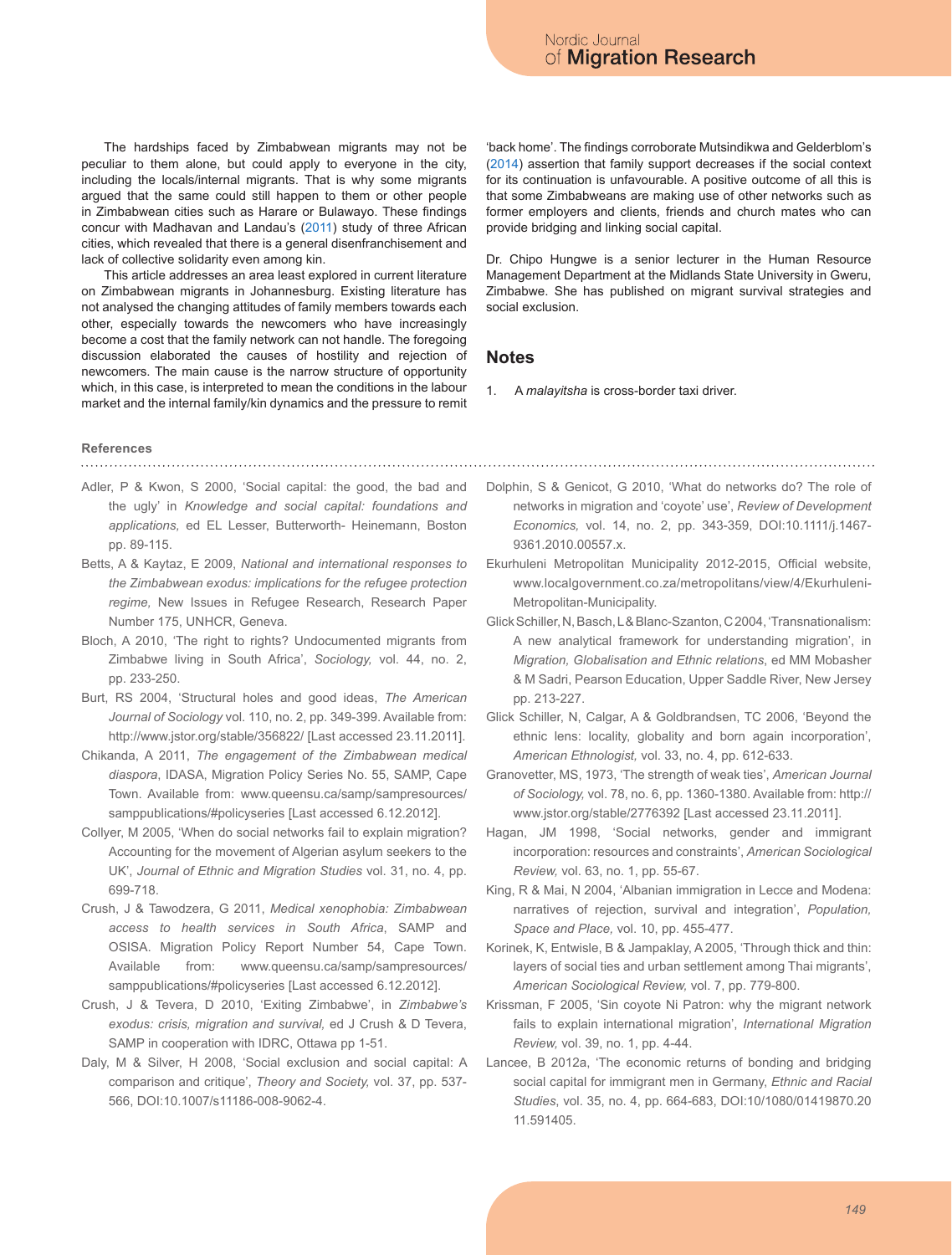- Lancee, B 2012b, *Immigrant performance in the labour market: bonding and bridging social capital,* Amsterdam University Press*,* Amsterdam.
- Landau, LB & Wa Kabwe Segatti, A 2009, *Human development impacts of migration: South Africa case study,* Human Development Research Paper 2009/05, UNDP, Geneva.
- Levitt, P 2006, 'God has no passport: defining the boundaries of belonging', *Harvard Divinity Bulletin* pp. 45-57.
- Lin, N 2000, 'Inequality in social capital', *Contemporary Sociology,* vol. 29, no. 6, pp. 785-795. Available from: http://www.jstor.org/ stable/2654086. [Last accessed 23.11.2011].
- Madhavan, S & Landau, LB 2011, 'Bridges to nowhere: Migrants and the chimera of social capital in 3 African cities', *Population and Development Review*, vol. 37, no. 3, pp. 473-497.
- Mai, N 2005, 'The Albanian diaspora in the making: media, migration and social exclusion', *Journal of Ethnic and Migration Studies,* vol. 31, no. 3, pp. 543-561, DOI:10.1080/13691830500058737.
- Makina, D 2010, 'Zimbabwe in Johannesburg', in *Zimbabwe's exodus: crisis, migration and survival,* ed J Crush & D Tevera, SAMP in cooperation with IDRC, Ottawa pp. 225-243.
- Maphosa, F 2007, 'Remittances and development: the impact of migration to South Africa on rural livelihoods in southern Zimbabwe', *Development Southern Africa* vol. 24, no. 1, pp. 123-135.
- Maphosa, F 2010, 'Transnationalism and undocumented migration between rural Zimbabwe and South Africa' in *Zimbabwe's exodus: crisis, migration and survival,* ed J Crush & D Tevera, SAMP in cooperation with IDRC, Ottawa pp. 345-362.
- Matshaka, NS 2010, 'Marobot nemawaya' traffic lights and wire: crafting Zimbabwean migrant masculinities in Cape Town, *Feminist Africa* vol. 13, pp. 65-85.
- McGregor, J 2010, 'Between obligation, profit and shame: Zimbabwean migrants and the UK care industry' in *Zimbabwe's exodus: crisis, migration and survival,* ed J Crush & D Tevera, SAMP in cooperation with IDRC, Ottawa pp. 179-201.
- Menjivar, C 1995, 'Kinship networks among immigrants: lessons from a qualitative comparative approach', *International Journal of Comparative Sociology,* vol. 36 no. 3/4, pp. 219-232.
- Menjivar, C 1997, 'Immigrant kinship networks and the impact of the receiving context: Salvadorans in San Francisco in the early 1990s', *Social Problems,* vol. 44, no. 1, pp. 104-123.
- Miles, MB & Huberman, AM 1994, *Qualitative data analysis,* SAGE, Thousand Oaks, CA.
- Mutsindikwa, C & Gelderblom, D 2014, 'The social context of migrant social capital: Explaining the rise of friends and the decline of family as the main bases of support for undocumented Zimbabwean migrants in Botswana', *South African Review of Sociology*, vol.45, no.2, pp. 27-43, DOI:10.1080/21528586.20 14.917878.
- Ostrom, E 2000, 'Social capital: a fad or fundamental concept?' in *Social capital*: *a multifaceted perspective,* ed P Dasgupta & I

Serageldin, The International Bank for Reconstruction and Development/ World Bank, Washington, DC pp. 172-214.

- Polkinghorne, DE 2005, 'Language and meaning: data collection in qualitative research', *Journal of Counselling Psychology* vol. 52, no. 2, pp. 137-145, DOI:10.1037/0022-0167.52.2.137.
- Portes, A 1998, 'Social capital: its origins and applications in modern sociology', *Annual Review of Sociology,* vol. 24, pp. 1-24.
- Portes, A & Landolt, P 2000, 'Social capital: promises and pitfalls of its role in development', *Journal of Latin American Studies,* vol. 3, no. 2, pp. 529-547. Available from: http://www.jstor.org/ stable/158574. [Last accessed 20.11.2011].
- Portes, A & Sensenbrenner, J 1993, 'Embeddedness and immigration: notes on the social determinants of economic action', *Journal of Sociology,* vol. 98, no. 6, pp. 1320-1350.
- Reskin, BF & Roos, P 1990, *Job Queues, Gender Queues*, Temple University Press, Philadelphia.
- Riessman, CK 2008, *Narrative methods for the human sciences*, SAGE, London.
- Rutherford, B 2010, 'Zimbabweans on the farms of northern South Africa', in *Zimbabwe's exodus: crisis, migration and survival,* ed J Crush & D Tevera, IDRC in cooperation with SAMP, Ottawa pp. 244-268.
- Sibanda, O 2010, 'Social ties and the dynamics of integration in the city of Johannesburg among Zimbabwean migrants', *Journal of Sociology and Social Anthropology*, vol. 1, no. 1-2, pp. 47-57.
- Stark, O & Bloom, DE 1985, 'The new economics of labour migration', *The American Economic Review,* vol. 75, no. 2, pp. 173-178. Available from: http://www.jstor.org/stable/1805591. [Last accessed 25.7.2011].
- Statistics South Africa 2012, *Census 2011 statistical release*. Available from: www.statssa.gov.za/Publication/Po3014/P030142011.pdf [Last accessed on 1.11.2012].
- Tevera, D & Zinyama, L (eds) 2002, *Zimbabweans who move: perspectives on international migration in Zimbabwe*, Migration Policy Series Number 25, SAMP, Cape Town. Available from: www.queensu.ca/samp/sampresources/ samppublications/#policyseries [Last accessed 6.12.2011].
- Van Nieuwenhuyze, I 2009, *Getting by in Europe's urban labour markets: Senegambian migrants' strategies for survival, documentation and mobility*, Amsterdam University Press, Amsterdam.
- Veary, J 2008, 'Migration, access to ART and survivalist livelihood strategies in Johannesburg', *African Journal of AIDS Research*, vol. 7, no. 3, pp. 361-374, DOI:10.2989/AJAR.2008.7.3.660.
- Wilson, L 2006, 'Developing a model for the measurement of social inclusion and social capital in regional Australia', *Social Indicators Research,* vol. 75, pp. 335-360, DOI:10.1007/s11205- 2527-6.
- Woolcock, M 2005, 'Calling on friends and relatives: social capital' in *The urban poor in Latin America*, ed M Fay, The World Bank, Washington, DC, pp. 219-238.